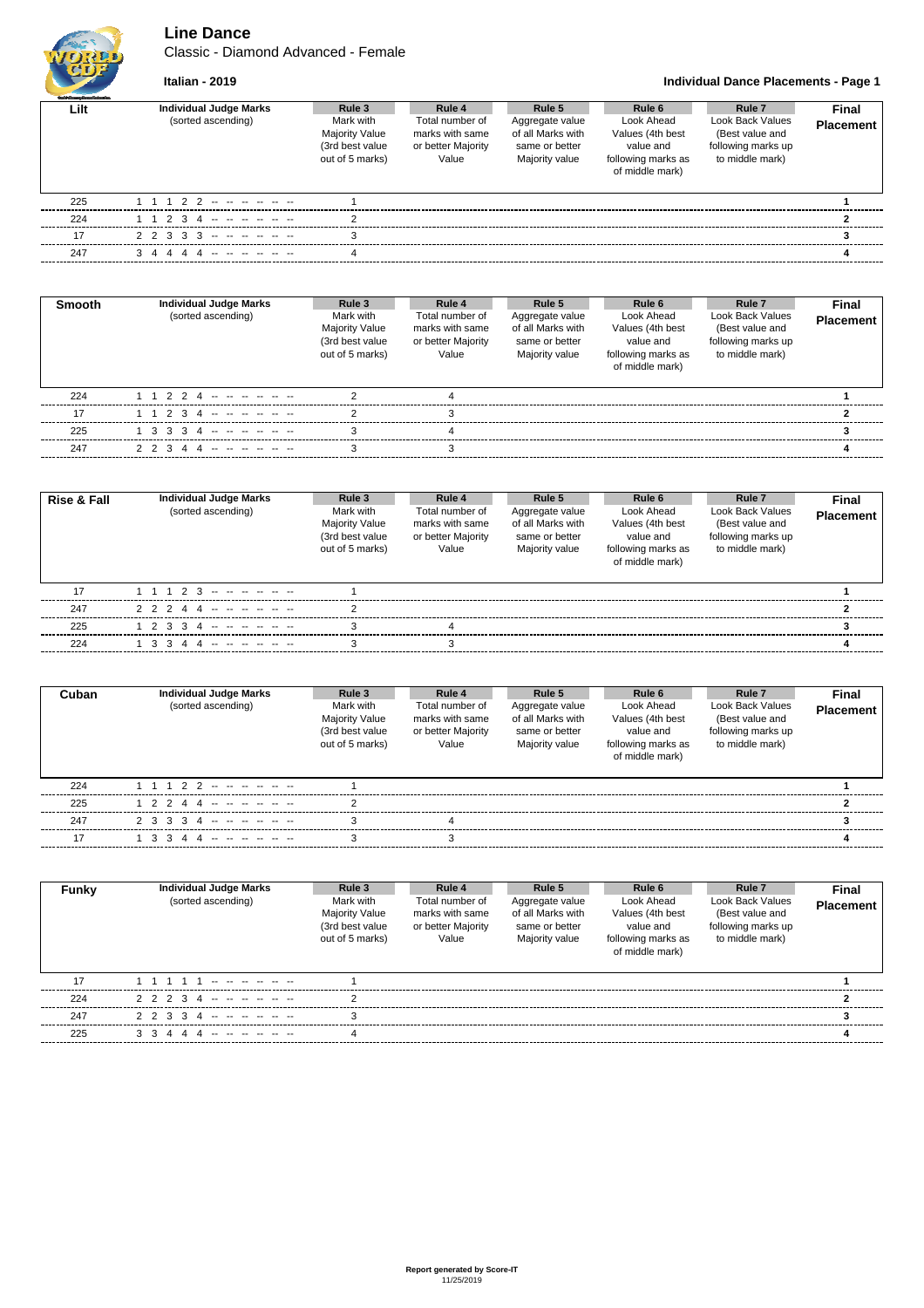

## **Line Dance**

Classic - Diamond Advanced - Female

#### **Italian - 2019 Individual Dance Placements - Page 2**

| <b>Guild Grantes Days of changing</b> |                                              |                                                                             |                                                                             |                                                                                    |                                                                                                |                                                                                                   |                           |
|---------------------------------------|----------------------------------------------|-----------------------------------------------------------------------------|-----------------------------------------------------------------------------|------------------------------------------------------------------------------------|------------------------------------------------------------------------------------------------|---------------------------------------------------------------------------------------------------|---------------------------|
| <b>Novelty</b>                        | Individual Judge Marks<br>(sorted ascending) | Rule 3<br>Mark with<br>Majority Value<br>(3rd best value<br>out of 5 marks) | Rule 4<br>Total number of<br>marks with same<br>or better Majority<br>Value | Rule 5<br>Aggregate value<br>of all Marks with<br>same or better<br>Majority value | Rule 6<br>Look Ahead<br>Values (4th best<br>value and<br>following marks as<br>of middle mark) | Rule <sub>7</sub><br>Look Back Values<br>(Best value and<br>following marks up<br>to middle mark) | Final<br><b>Placement</b> |
| 224                                   |                                              |                                                                             |                                                                             |                                                                                    |                                                                                                |                                                                                                   |                           |
| 17                                    | 1 2 2 3 4 -- -- -- -- --                     |                                                                             |                                                                             |                                                                                    |                                                                                                |                                                                                                   |                           |
| 225                                   | 2 2 3 4 5 -- -- -- -- --                     |                                                                             |                                                                             |                                                                                    |                                                                                                |                                                                                                   |                           |
| 247                                   | 2 3 4 4 4 -- -- -- -- --                     |                                                                             |                                                                             |                                                                                    |                                                                                                |                                                                                                   |                           |
|                                       |                                              |                                                                             |                                                                             |                                                                                    |                                                                                                |                                                                                                   |                           |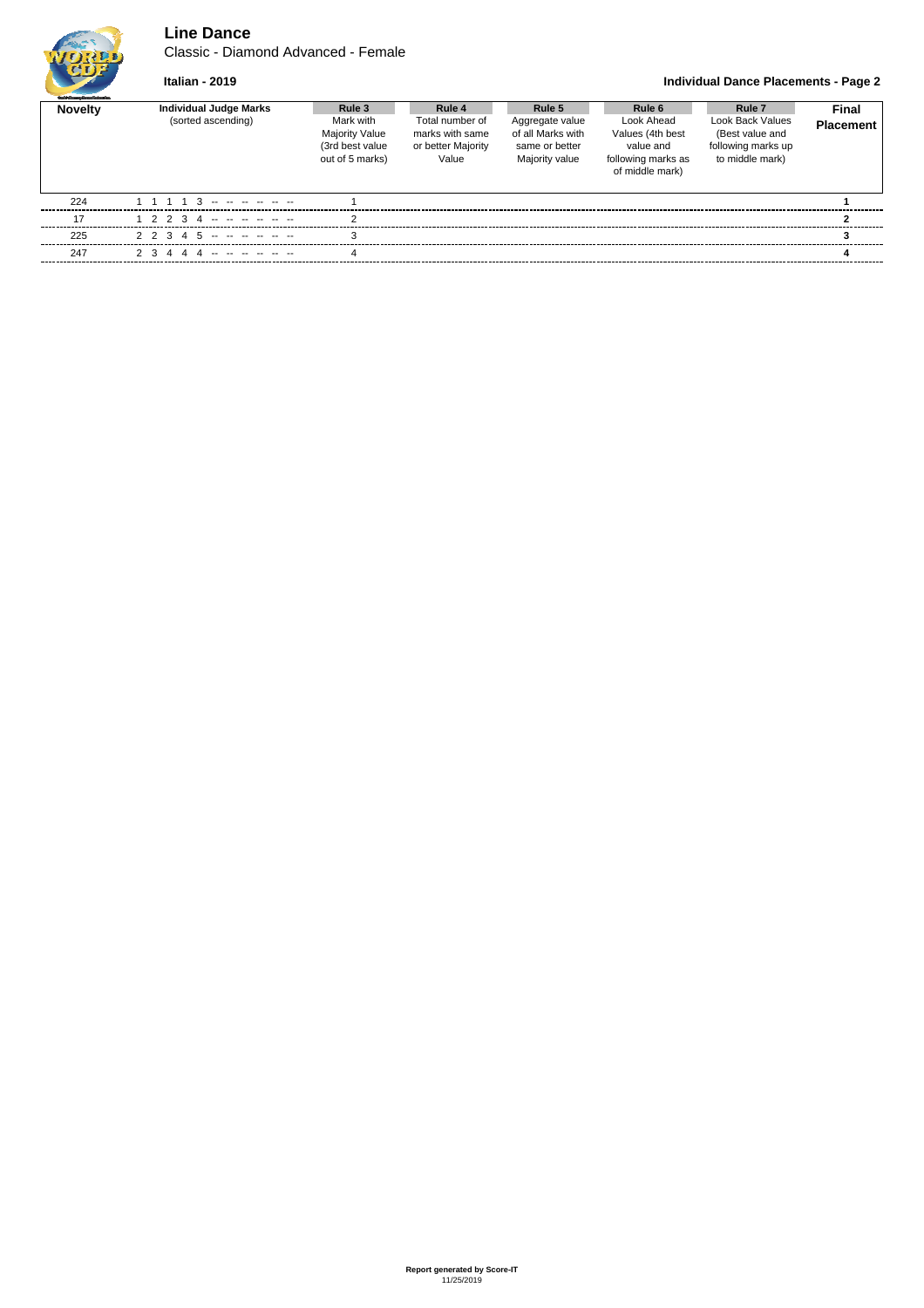# **Line Dance**

L.

|                                                                                                                                                                                   |                                          | Classic - Diamond Advanced - Female |   |                |                |               |                |   |   |    |                           |  |  |
|-----------------------------------------------------------------------------------------------------------------------------------------------------------------------------------|------------------------------------------|-------------------------------------|---|----------------|----------------|---------------|----------------|---|---|----|---------------------------|--|--|
|                                                                                                                                                                                   | Italian - 2019                           |                                     |   |                |                |               |                |   |   |    | <b>Penalties - Page 3</b> |  |  |
| Lilt                                                                                                                                                                              | Judges                                   |                                     |   |                |                |               |                |   |   |    |                           |  |  |
|                                                                                                                                                                                   |                                          | $\overline{2}$                      | 3 | 4              | 5              | 6             | 7              | 8 | 9 | 10 | 11                        |  |  |
|                                                                                                                                                                                   | No penalties were applied in this dance. |                                     |   |                |                |               |                |   |   |    |                           |  |  |
| Smooth                                                                                                                                                                            |                                          |                                     |   |                |                | Judges        |                |   |   |    |                           |  |  |
|                                                                                                                                                                                   |                                          | $\overline{2}$                      | 3 | 4              | 5              | 6             | $\overline{7}$ | 8 | 9 | 10 | 11                        |  |  |
|                                                                                                                                                                                   | No penalties were applied in this dance. |                                     |   |                |                |               |                |   |   |    |                           |  |  |
| Rise & Fall                                                                                                                                                                       |                                          |                                     |   |                |                |               |                |   |   |    |                           |  |  |
|                                                                                                                                                                                   |                                          |                                     |   |                |                | <b>Judges</b> |                |   |   |    |                           |  |  |
|                                                                                                                                                                                   |                                          | $\overline{2}$                      | 3 | 4              | 5              | 6             | $\overline{7}$ | 8 | 9 | 10 | 11                        |  |  |
|                                                                                                                                                                                   |                                          |                                     |   |                |                | Judges        |                |   |   |    |                           |  |  |
|                                                                                                                                                                                   | 1                                        | $\overline{2}$                      | 3 | 4              | 5              | 6             | $\overline{7}$ | 8 | 9 | 10 | 11                        |  |  |
|                                                                                                                                                                                   |                                          |                                     |   |                |                |               |                |   |   |    |                           |  |  |
|                                                                                                                                                                                   |                                          |                                     |   |                |                | Judges        |                |   |   |    |                           |  |  |
|                                                                                                                                                                                   |                                          | 2                                   | 3 | $\overline{4}$ | 5              | 6             | $\overline{7}$ | 8 | 9 | 10 | $\overline{11}$           |  |  |
|                                                                                                                                                                                   |                                          |                                     |   |                |                |               |                |   |   |    |                           |  |  |
|                                                                                                                                                                                   |                                          |                                     |   |                |                | <b>Judges</b> |                |   |   |    |                           |  |  |
|                                                                                                                                                                                   | $\mathbf{1}$                             | $\overline{2}$                      | 3 | $\overline{4}$ | $\overline{5}$ | 6             | $\overline{7}$ | 8 | 9 | 10 | $\overline{11}$           |  |  |
| 225                                                                                                                                                                               | M                                        |                                     |   |                |                |               |                |   |   |    |                           |  |  |
| No penalties were applied in this dance.<br>Cuban<br>No penalties were applied in this dance.<br><b>Funky</b><br>No penalties were applied in this dance.<br><b>Novelty</b><br>17 | M                                        |                                     |   |                |                |               |                |   |   |    |                           |  |  |

| Penalty      | <b>Non-Conference Penalty Codes</b> |                       | <b>Conference Penalty Codes</b> |                              |
|--------------|-------------------------------------|-----------------------|---------------------------------|------------------------------|
| <b>Codes</b> | <b>Placement Reduction</b>          | <b>Last Placement</b> | Reasons                         | Codes                        |
|              | - Costume and Appearance            | Prop Use              | Self Selected Music             | Single Lower Placement<br>S. |
|              | Basic Pattern<br>в                  | Dance Delivery        | Loss of Hat                     | Q - Last Place               |
|              | F - Courtesy & Floorcraft           | Costume Minimums<br>н | Leaving the Dance Floor         | X - Full Disqualification    |
|              | - Acceptable Behavior               | (Boots & Hats)        |                                 | E - Expulsion                |
|              | - Movement<br>м                     |                       |                                 |                              |
|              | Timina<br>$\overline{\phantom{0}}$  |                       |                                 |                              |